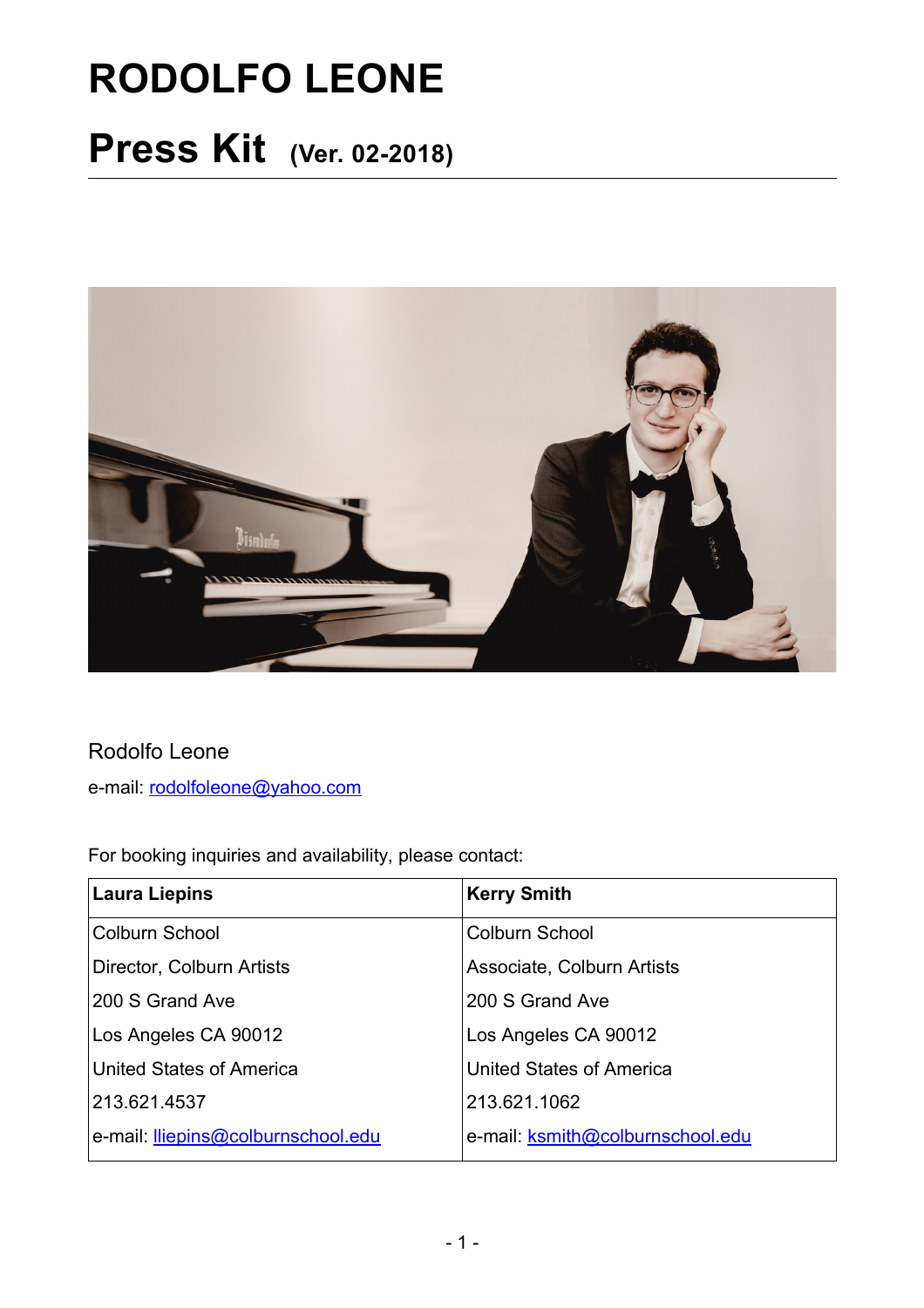| Christine Gruhauer in "Neues Volksblatt", Austria, June27, 20175          |  |
|---------------------------------------------------------------------------|--|
| Karin Wagner in "Oberösterreichische Nachrichten", Austria, June26, 20175 |  |
|                                                                           |  |
|                                                                           |  |
|                                                                           |  |
|                                                                           |  |
|                                                                           |  |
| Karin Wagner - "Oberösterreichische Nachrichten" -Österreich, 26.06.20178 |  |
|                                                                           |  |
|                                                                           |  |
|                                                                           |  |
|                                                                           |  |
|                                                                           |  |
|                                                                           |  |
|                                                                           |  |
|                                                                           |  |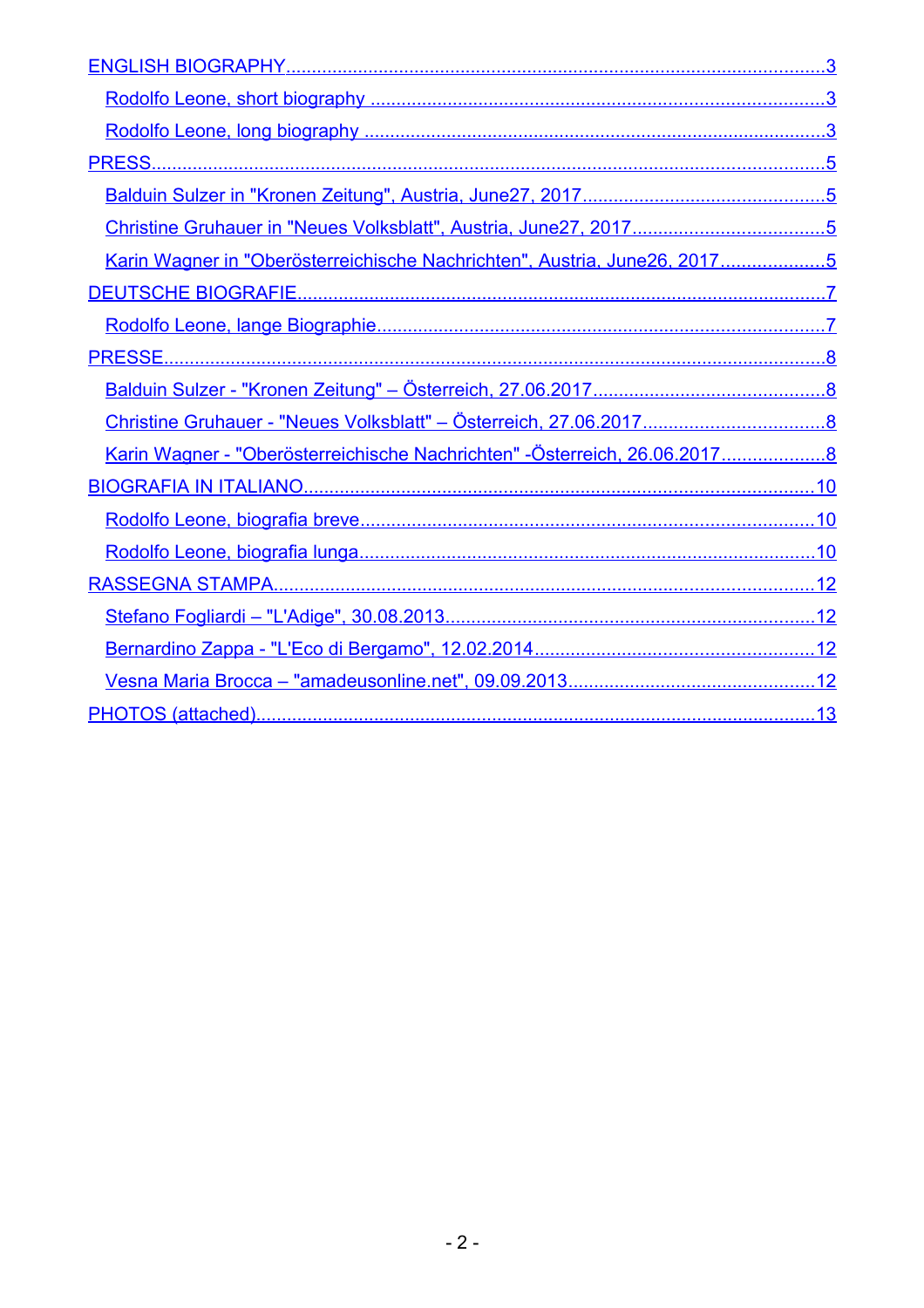## <span id="page-2-2"></span>**ENGLISH BIOGRAPHY**

#### <span id="page-2-1"></span>**Rodolfo Leone, short biography**

Rodolfo Leone is the First Prize Winner at the 15th International Beethoven Piano Competition Vienna in 2017.

A top-prize winner a several major piano competitions, Mr. Leone was also awarded second prize at the 2013 Busoni International Piano Competition (first prize was not awarded).

Mr. Leone has performed extensively throughout Europe, North America and China in venues such as the Great Hall of the Musikverein in Vienna, Austria; Steinway Hall in London, U.K.; the Music Hall of the NCPA in Beijing, China; and the Koerner Hall in Toronto, Canada. In April 2016, Mr. Leone made his Los Angeles debut at Walt Disney Concert Hall with the Colburn Orchestra conducted by Stéphane Denève.

Mr. Leone is currently earning his Artist Diploma from the Colburn Conservatory of Music in Los Angeles, California, in the studio of Fabio Bidini.

[www.rodolfoleone.com](http://www.rodolfoleone.com/)

#### <span id="page-2-0"></span>**Rodolfo Leone, long biography**

Twenty-six-year old pianist Rodolfo Leone has already amassed a list of major international performances and was the First Prize Winner at the 15th International Beethoven Piano Competition Vienna in 2017.

In his Winner's recital at Lambach Abbey in June 2017, a reviewer observed, "... he seemed to be communicating with distant worlds, as a true sound philosopher" (Oberösterreichische Nachrichten). His playing has been described as having "impeccable style" and "absolute technical control" with "hands that every pianist would like to have" (Il Nuovo Amico). A native of Turin, Italy, he plays with "a maturity and awareness that usually develops at a later age" (L'Eco di Bergamo) and has appeared in major concert halls from Los Angeles to China.

Mr. Leone made his orchestral debut in 2013 performing Rachmaninov's Piano Concerto No. 3 with the Haydn Orchestra of Bolzano and Trento (Italy). The following year he returned to the Haydn Orchestra to perform Shostakovich's Piano Concerto No. 1 on tour with conductor Francesco Angelico. In 2014, Mr. Leone made his North American debut performing Liszt's Piano Concerto No. 1 with the Toronto Concert Orchestra and in 2016 made his Los Angeles debut at Walt Disney Concert Hall with the Colburn Orchestra and conductor Stéphane Denève. Mr. Leone is a frequent chamber music and recital partner of cellist, Lynn Harrell, a fellow Los Angeles resident.

Mr. Leone has performed extensively throughout Europe, North America and China. These performances include debuts in venues including: the Musikverein in Vienna, Austria; Steinway Hall in London, U.K.; the Music Hall of the National Centre for the Performing Arts in Beijing, China; Politeama Theatre in Palermo, Italy; the Mozart Concert Hall of Accademia Filarmonica in Bologna, Italy; the BASF Gesellschaftshaus in Ludwigshafen, Germany; and the Koerner Hall in Toronto, Canada. His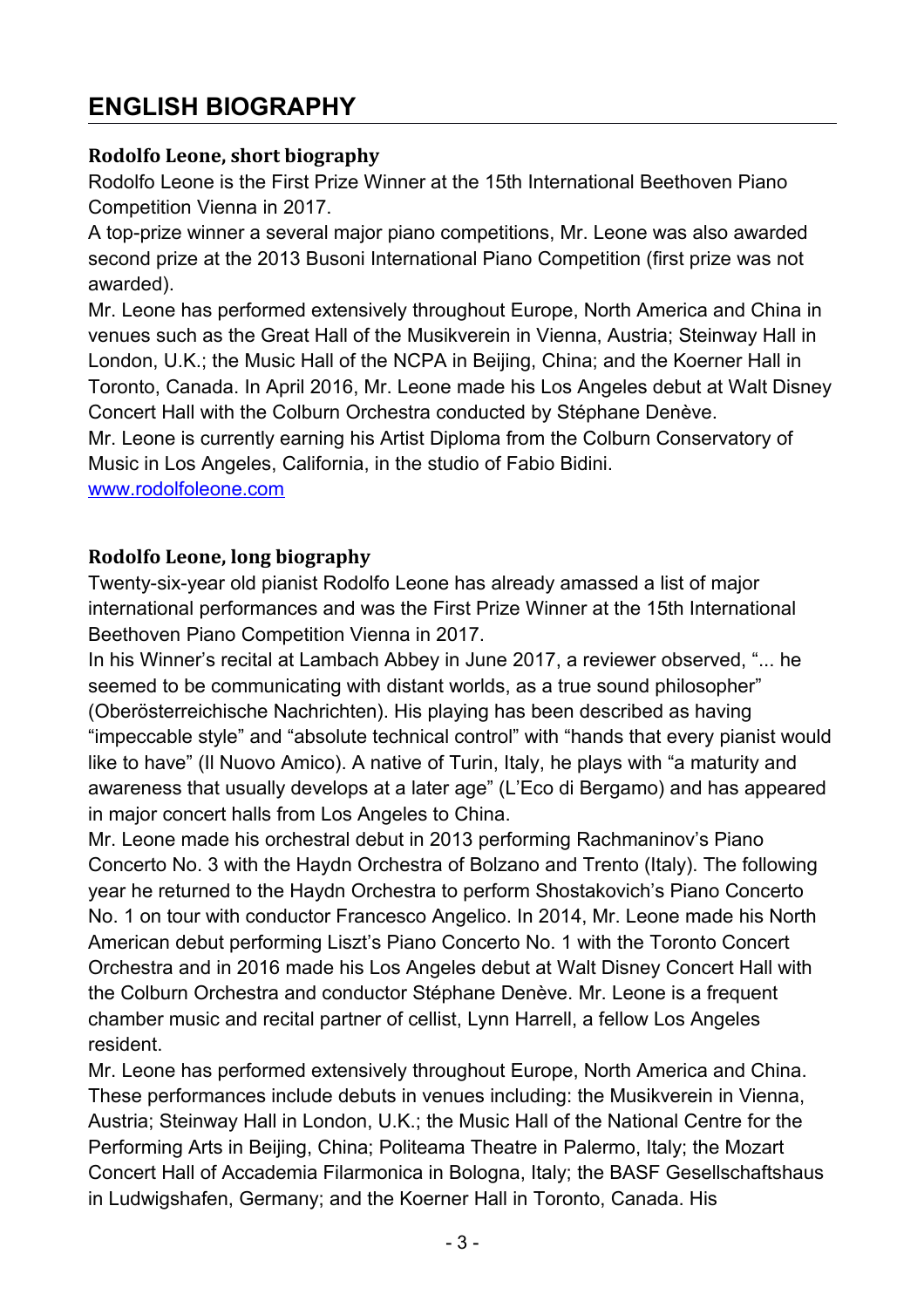performances have been broadcast live from Vienna, Austria, on Radio Ö1, Berlin, Germany, on Deutschlandradio Kultur and from Bolzano, Italy, on Radio Rai and RaiTRE TV.

A top-prize winner of several major piano competitions, Mr. Leone was awarded second prize at the 2014 Toronto International Piano Competition and second prize at the 2013 Busoni International Piano Competition (first prize was not awarded). Mr. Leone has been awarded a Masters of Music from the Colburn Conservatory of Music in Los Angeles, California, where he continues to study with Fabio Bidini. He previously studied at the Hanns Eisler School of Music in Berlin, Germany and at the G.Rossini Conservatory in Pesaro, Italy.

[www.rodolfoleone.com](http://www.rodolfoleone.com/)

Biography current as of December 2017.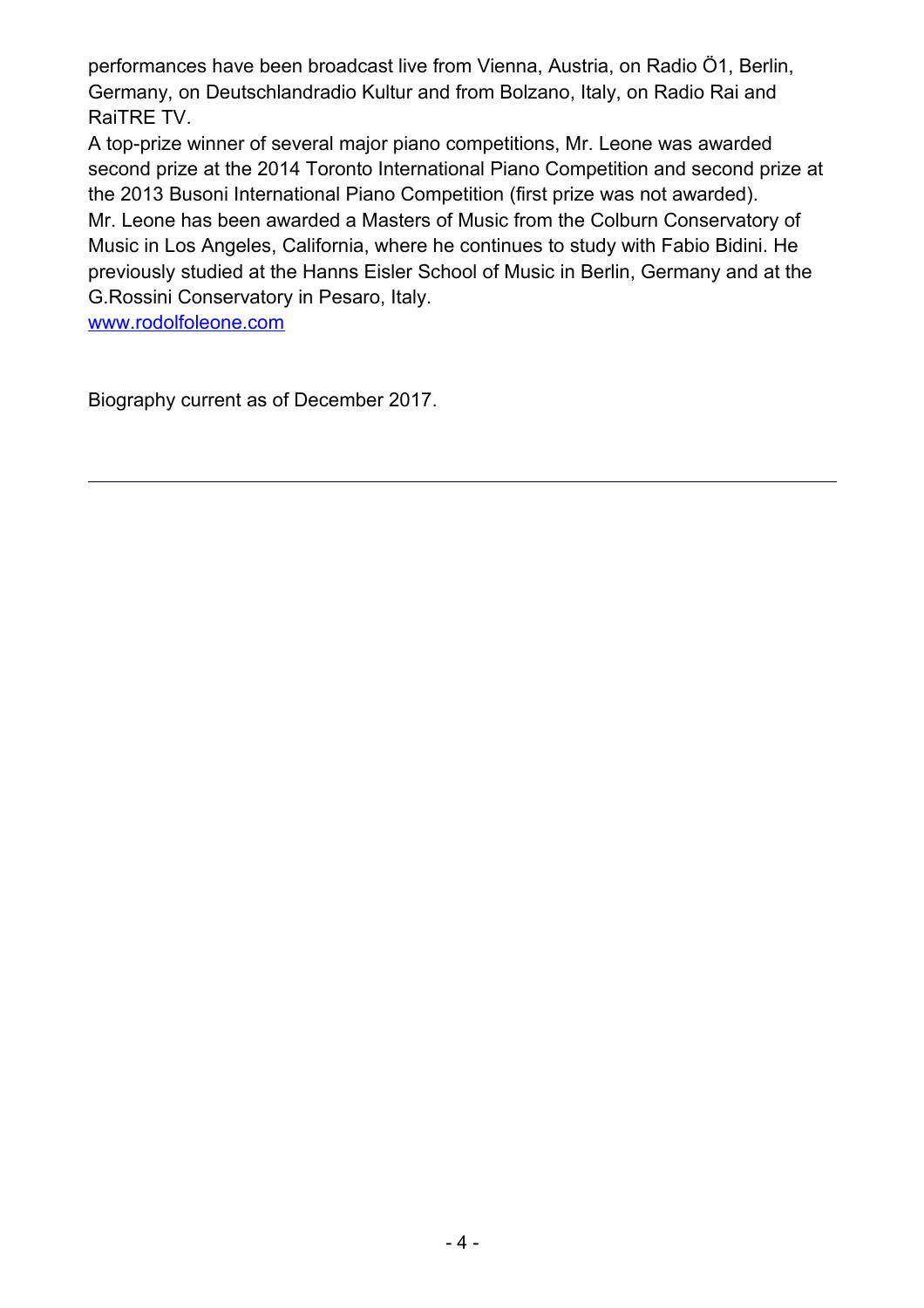### <span id="page-4-3"></span>**PRESS**

#### <span id="page-4-2"></span>**Balduin Sulzer in "Kronen Zeitung", Austria, June27, 2017**

We were able to experience a spectacular abbey concert at the summer refectory of the Lambach Abbey. Rodolfo Leone, the young Italian musician (25), winner of the international Beethoven competition 2017 stood out in a dynamic performance, showing a personalised volcanic outburst which after the "Waldstein Sonata", especially with the scherzo and the final Hammerklavier Sonata, nearly caused fear in part of the audience. But still a mega-applause for this courageous price winner.

Translation: Carlo Penna

#### <span id="page-4-1"></span>**Christine Gruhauer in "Neues Volksblatt", Austria, June27, 2017**

At the concert in the summer refectory of the Lambach Abbey, the 25 year old Italian musician Rodolfo Leone was able to introduce himself as the winner of the prestigious Beethoven piano competition of this year. With his Beethoven program, Leone with a delicate nuance of touch won already all hearts with the rather short and popular "Andante favori". Actually, the "Andante" was separated after a friend of Beethoven's advised that the "Waldstein" sonata was too long, although Beethoven himself liked to play it very much and it was performed quite often. In Lambach, Leone received immediately a spontaneous and thunderous applause. He then played the famous "Waldstein" sonata for piano No. 21 C-Dur op. 53, a work created by Beethoven halfway his career, in which the master achieved a great form of exquisite harmony. Already in the "Allegro con brio", the pianist carefully succeeded in retrieving the characteristic contrasts of the vibrant and sparkling eight note motion. While he played, his body was motionless, in full concentration. A dazzling atmosphere was created within a unusual harmonious setting. It was as if a master fell out of heaven - even though this was preceded by many stations in his career (Berlin, Pesaro and Los Angeles) and a lot of tough work with performances in the most important cities of Europe, China and the USA.

After the pause in the heated up refectory, Leone performed the so-called "Masterpiece" of Beethoven's sonata works, the Sonate No. 29 B-Dur op. 106. With the full four movements and a thoughtful approach, the pianist responded to the high demands of this sonata and earned massive bravos, admiration and applause. A great evening with an artist with a name to remember.

Translation: Carlo Penna

#### <span id="page-4-0"></span>**Karin Wagner in "Oberösterreichische Nachrichten", Austria, June26, 2017**

Rodolfo Leone is the winner of the Vienna Beethoven Competition. On Saturday, his piano recital at the Lambach Abbey was an extraordinary event with Beethoven's "Waldstein Sonata" op.21 - previously called "Die Morgenröte" - a combination of expansion and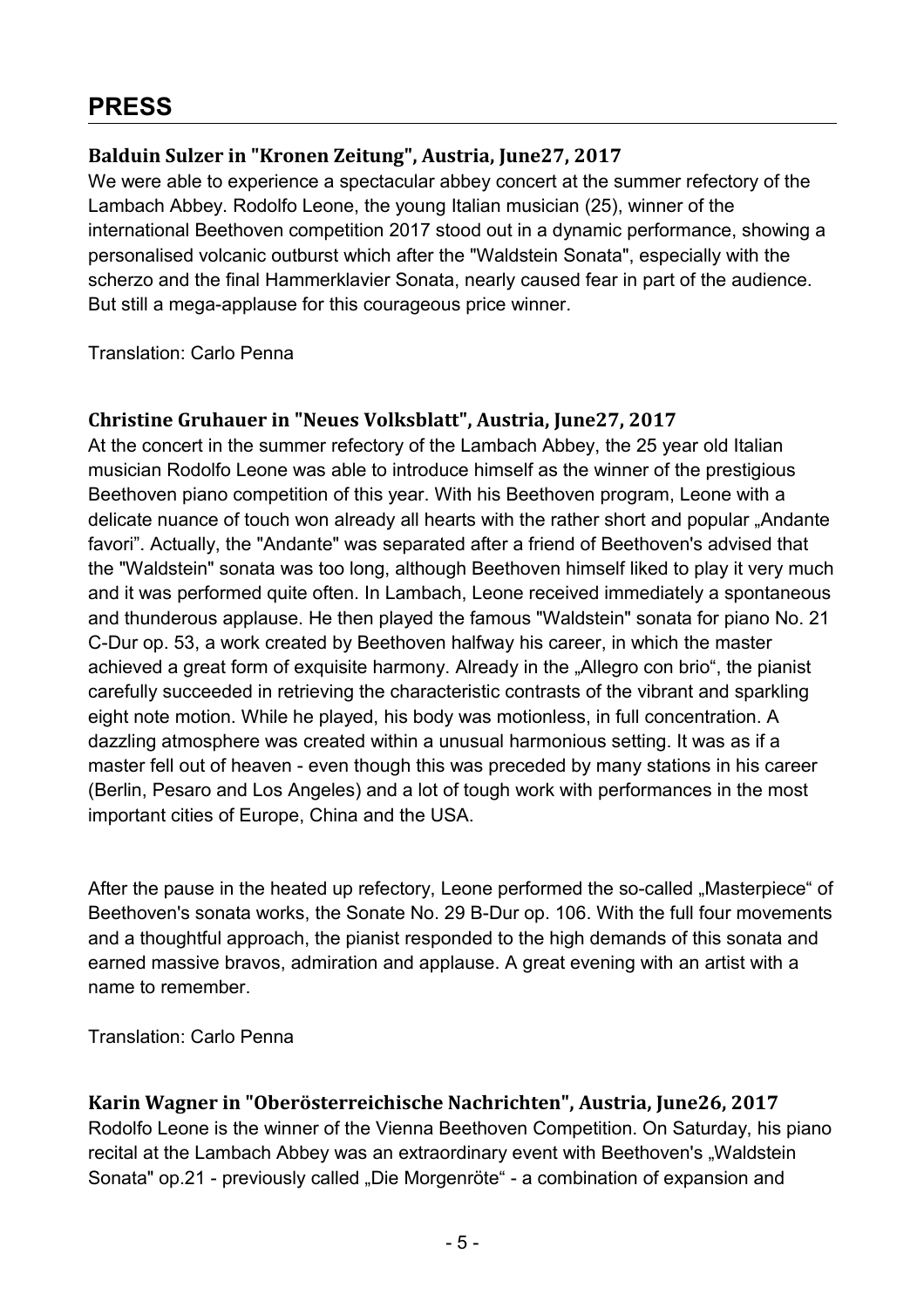equilibrium. The "Andante favori", the original second movement, was later excluded by Beethoven. Leone opened with this work and as a noble tonal aesthete, he presented a ..Morgenröte" of unique beauty. The chords play, generous and balanced, the streamlined higher register of instrumental colouring, the subtle middle parts. Leone's passage play is also phenomenal: we observe a smooth floating far away from any technical or "capability" issue - its realm is quite different. The room acquires an aura of grandeur and pureness when the Rondo sets in; the promised morning horizon has a lingering effect.

#### **True sound philosopher**

The great "Sonata for Hammerklavier" op. 106 is a milestone in piano history; Beethoven breaks all boundaries and Rodolfo Leone sets new standards in perfection. With his adagio he seemed to be communicating with distant worlds, as a true sound philosopher. We can open the discussion whether due to the submerging into the single chord of this already harmonious and often unrelated movement, we do not lose the bigger picture. Beethoven's genius in the final fugue is always incredible - and this was also shown in Leone's interpretation. We can only be amazed at the audacious, rustling and simultaneously lucid and refined way this was realised by Leone. The audience was overwhelmed.

Translation: Carlo Penna

Live recordings are available on:<https://www.rodolfoleone.com/music>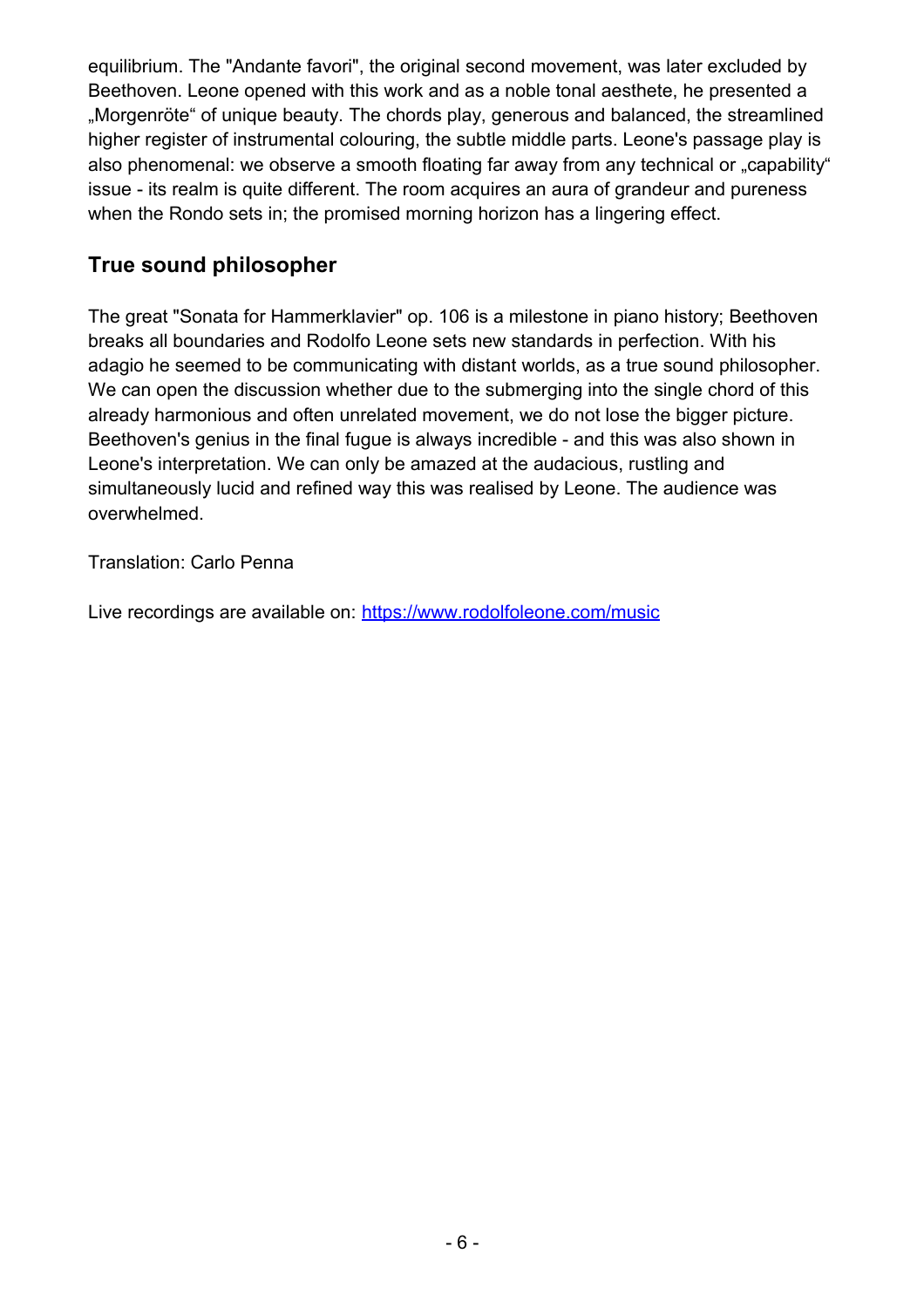## <span id="page-6-1"></span>**DEUTSCHE BIOGRAFIE**

#### <span id="page-6-0"></span>**Rodolfo Leone, lange Biographie**

Der 26-jährige Pianist Rodolfo Leone hat bereits eine Anzahl bedeutender internationaler Konzerte vorzuweisen und ist der Gewinner des Ersten Preises des 15. Internationalen Beethoven-Wettbawerbs Wien 2017. Nach seinem darauffolgenden Klavierabend in der Abtei Lambach im Juni 2017 schrieb ein Kritiker "... er schien mit außerirdischen Welten zu kommunizieren, wie ein echter Klangphilosoph"

(Oberösterreichische Nachrichten). Mit seinem "makellosen Spiel" und seiner "absoluten technischen Kontrolle" besitzt Leone "Hände, die jeder Pianist gerne hätte" (schreibt Il Nuovo Amico). Der im italienischen Turin Geborene spielt mit "einer Reife und einem Bewusstsein, das sich sonst erst viele Jahre später entwickelt" (L'Eco di Bergamo) und trat bisher in den wichtigsten Konzertsälen von Los Angeles bis China auf.

2013 feierte Rodolfo Leone sein Debut als Solist mit Orchester gemeinsam mit dem Haydn-Orchester Bozen und Trient (Fondazione Haydn di Bolzano e Trento) in einer Aufführung von Rachmaninoffs Klavierkonzert Nr. 3. Im folgenden Jahr führte er Schostakowitschs Klavierkonzert Nr. 1 während einer

Tournee mit demselben Orchester unter der Lertung von Francesco Angelico auf. Ebenfalls 2014 gab Rodolfo Leone sein Nordamerika-Debut durch die Aufführung von Uszts Klavierkonzert Nr. 1 mit dem Toronto Concert Orchestra. Im April 2016 debütierte er in Los Angeles in der Walt Disney Goneert Hall mit dem Colburn Orchestra, dirigiert von Stéphane Denève. Leone ist ein häufiger Kammermusik- und Duo-Partner des ebenfalls in Los Angeles lebenden Cellisten Lynn Harrell.

Leone konzertierte bisher in Europa, Nordamerika und China. Diese Aufführungen schlossen Debuts in Sälen wie dem Wiener Musikverein. der Steinway Hall in London, Großbrnannien, der Music Hall of the National Centre for the Pertorming Arts in Beijing, China, dem Teatro PoIiteama in Palermo, Italien, dem Mozart-Konzertsaal der Accademia Filarmonica di Bologna, Italien, dem Gesellschaffshaus der BASF in Ludwigshafen, Deutschland, und der Koerner Hall in Toronto, Kanada. Seine Auftritte wurden aus Wien auf Radio Österretch 1, aus Berlin von Deutschlandradio Kultur und aus Bolzano/Bozen von Radio Rai und RaiTRE TV live ausgestrahlt.

Leone, der berens zahlreiche Preise bei bedeutenden Klavierwettbewerben gewonnen hat, wurde mit dem 2. Preis bei der Toronto International Piano Competition 2014 ausgezeichnet und 2013 ebenfalls mit dem 2. Preis (bei Nichtvergaba des 1. Preises) beim Internationalen Klavierwettbewerb Ferruccio Busoni in Bolzano/Bozen.

Rodolto Leone erhielt den Master of Music vom Colburn Conservatory of Music in Los Angeles, Kalifornien, wo er sein Studium bei Fabio Bidini fortsetzt. Vorher hatte er an der Hochschule für Musik "Hanns Eisler" in Berlin, Deutschland, und am Conservatorio Statale di Musica "Gioachino Rossini" in Pesaro, Italien studiert [www.rodolfoleone.com](http://www.rodolfoleone.com/)

Biografie wurde im Dezember 2017 aktualisiert.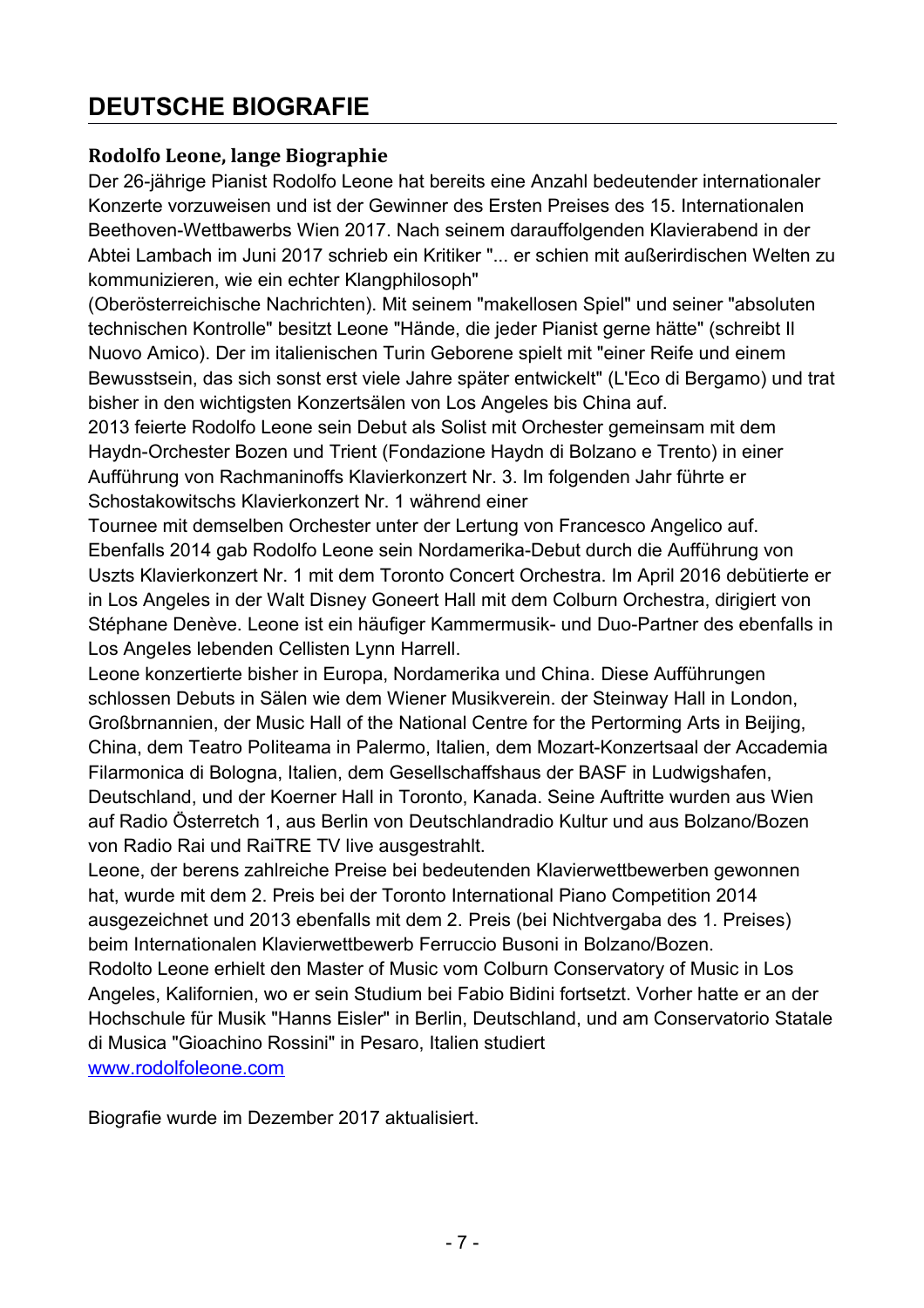## <span id="page-7-3"></span>**PRESSE**

#### <span id="page-7-2"></span>**Balduin Sulzer - "Kronen Zeitung" – Österreich, 27.06.2017**

Ein spektakuläres Stiftskonzert durften wir im Sommerrefektorium des Klosters Lambach erleben: Dort musizierte der junge Italiener Rodolfo Leone (25), Gewinner des Internationalen Beethovenwettbewerbes 2017, und bestach namentlich in der dynamischen Gestaltung mit einer sehr persönlich geprägten Vulkanität, die einen Teil des Publikums

nach der "Waldsteinsonate" vor allem mit dem Scherzo und dem Finale der "Hammerklaviersonate" quasi in Angst und Schrecken versetzte. Dennoch Megaapplaus für den bravourösen Preisträger.

#### <span id="page-7-1"></span>**Christine Gruhauer - "Neues Volksblatt" – Österreich, 27.06.2017**

Im Sommerrefektorium des Lambacher Stiftes konnte sich der 25-jährige Italiener Rodolfo Leone als Sieger des diesjährigen renommierten Beethoven Klavierwettbewerbes im Rahmen der Stiftskonzerte vorstellen. Beethoven füllte auch sein Programm und schon mit dem eher kurzen und beliebten "Andante favori" konnte Leone alle Herzen mit seiner klingenden Anschlagskunst gewinnen. Eigentlich handelt es sich dabei ja um ein ausgeschiedenes ,Andante", das auf den Rat eines Beethovenfreundes hin aus der angeblich zu lang geratenen "Waldstein"-Sonate genommen wurde, das von Beethoven selbst jedoch gern und oft gespielt worden ist. Für Leone in Lambach gab es dafür sofort und spontan heftigen Applaus.

Es folgte die berühmte Klaviersonate Nr. 21 C-Dur op. 53 "Waldstein", ein Werk aus der Mitte von Beethovens Schaffen, in dem der Meister die große Form der edlen Harmonie erreichte. Schon beim "Allegro con brio" gelang es dem Pianisten, die prägenden Kontraste zwischen den sorgsam pulsierend perlenden Achtelbewegungen markant herauszuholen.

Er agierte in total ruhiger Körperhaltung, konzentriert und in sich ruhend schuf er ein strahlendes Kolorit und eine ungewöhnliche harmonische Spannweite. Fast scheint es, dass ein Meister vom Himmel Fiel obschon viele Stationen der Ausbildung (Berlin, Pesaro und Los Angeles) und ein harter Weg mit Auftritten in den wichtigsten Zentren Europas, Chinas und den USA vorausgingen.

Nach der Pause im sehr aufgeheizten Refektorium brachte Leone die als "Gipfelwerk" Beethovenscher Sonatenkunst bezeichnete Sonate Nr. 29 B-Dur op. 106 zu Gehör. In voller Viersätzigkeit und mit überlegtem Aufwand stellte sich der Pianist den hohen Ansprüchen und erntete dafür viel Bewunderung, Bravorufe und Applaus.

Ein großer Abend mit einem Künstler, dessen Namen man sich unbedingt merken muss.

#### <span id="page-7-0"></span>**Karin Wagner - "Oberösterreichische Nachrichten" -Österreich, 26.06.2017**

Rodolfo Leone ist der Gewinner des diesjährigen Beethoven Wettbewerbs Wien, sein Klavierrecital, am Samstag im Stift Lambach, geriet zum Ereignis der Superlative.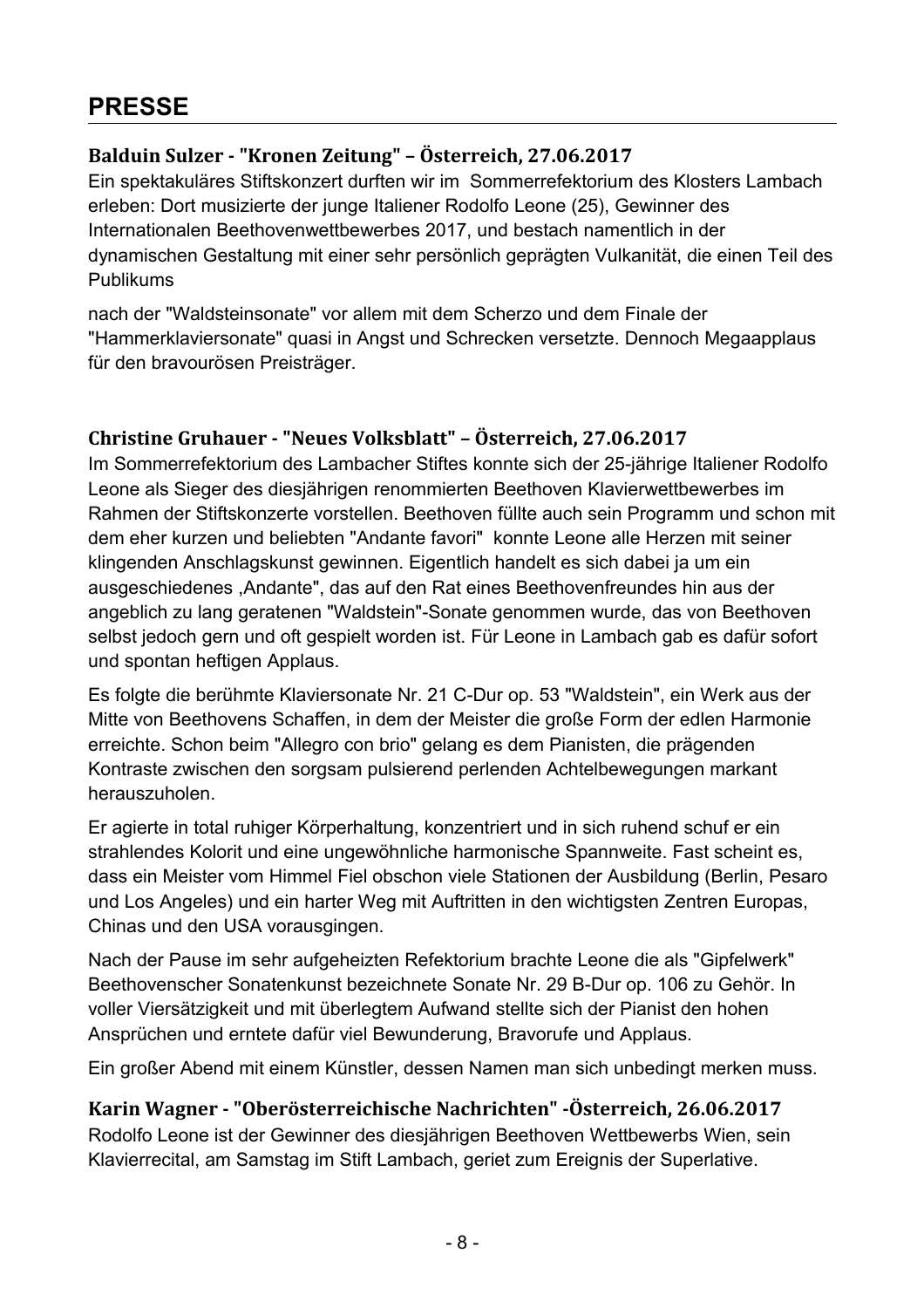Beethovens "Waldstein-Sonate" op. 5 - früher als "Die Morgenröte" betitelt - vereint Expansion und Ausgewogenheit.

Den ursprünglichen zweiten Satz "Andante favori" strich Beethoven, Leone eröffnete damit und ließ als edler Klangästhet eine "Morgenröte" von einzigartiger Schönheit aufsteigen: Nobel und austariert das Akkordspiel, schlank und von instrumentaler Färbung die Oberstimme, subtil die Mittelstimmen. Phänomenal ist auch Leones Passagenspiel, man nimmt ein geschmeidiges Gleiten fern jeder Frage nach Technik oder "Können" wahr - die Sphären sind hier andere. Eine besondere Aura von Erhabenheit und Reinheit durchflimmerte den Raum mit dem Anheben des Rondos; der so in Aussicht gestellte morgendliche Horizont wird nachklingen.

#### **Wahrer Klangphilosoph**

Die "Große Sonate für das Hammerklavier" op. 106 ist ein Meilenstein der Klaviergeschichte; Beethoven sprengt hier alle Grenzen.

Rodolfo Leone setzte ein Monument hin, in Perfektion. Als wahrer Klangphilosoph zeigte er sich im Adagio so, als würde er mit fernen Welten kommunizieren. Hier kann man zur Diskussion stellen, ob das Versinken in den einzelnen Akkord bei dem ohnehin harmonisch oft beziehungslosen Satz nicht den großen Zusammenhang verliert.

Beethovens Genialität der finalen Fuge erscheint immer wieder unfassbar - und so war auch Leones Interpretation. Man kann nur staunen darüber, wie kolossal kühn, rauschend und gleichzeitig klar und erhaben er diese realisiert hat.

Das Publikum war überwältigt.

Live-Aufnahmen sind verfügbar auf: <https://www.rodolfoleone.com/music>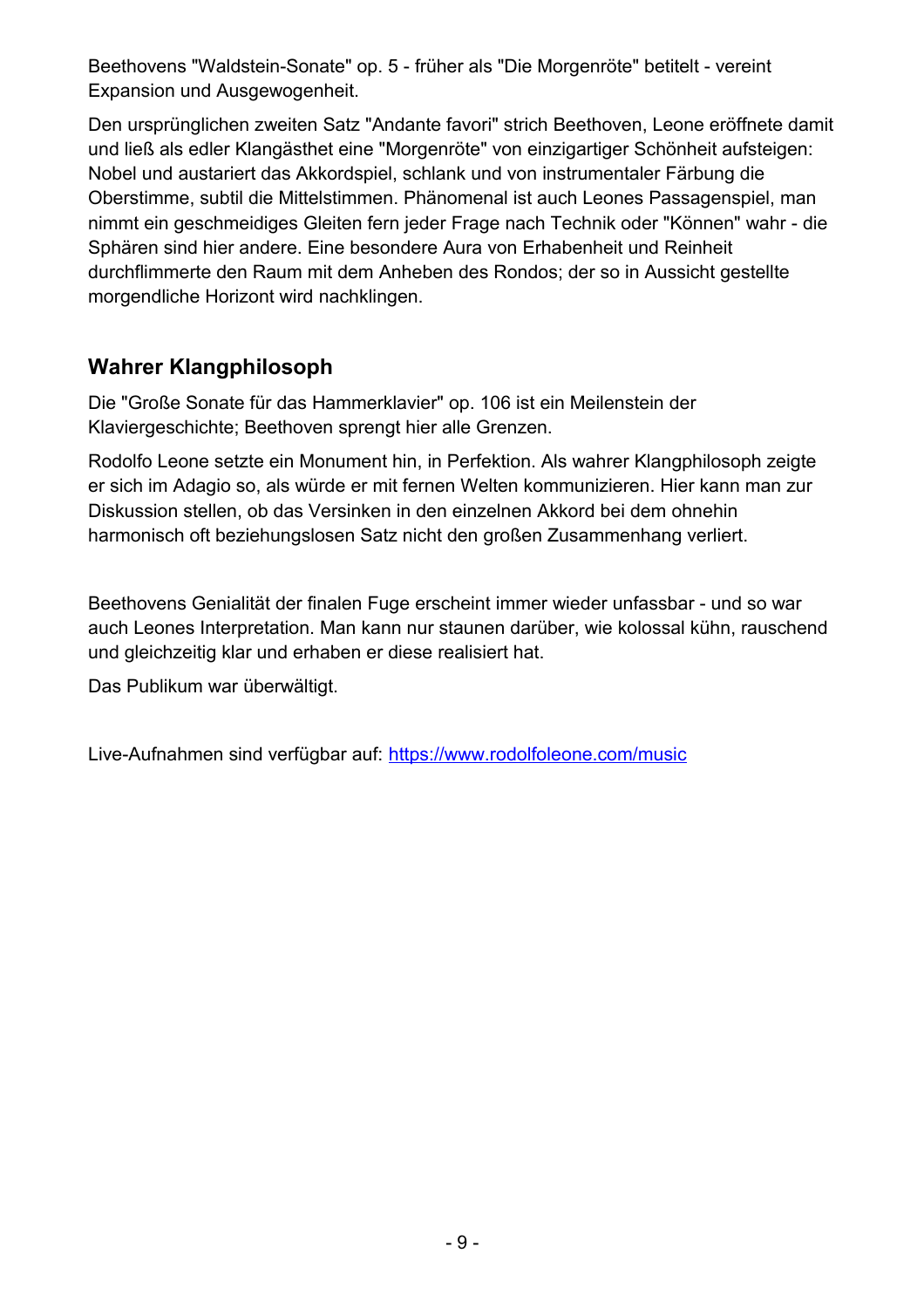## <span id="page-9-2"></span>**BIOGRAFIA IN ITALIANO**

#### <span id="page-9-1"></span>**Rodolfo Leone, biografia breve**

Rodolfo Leone è il primo pianista italiano vincitore del Concorso Internazionale Beethoven di Vienna, nel 2017. Già premiato in vari concorsi internazionali, ha ottenuto anche il Secondo Premio al Concorso Pianistico Internazionale Ferruccio Busoni 2013 (primo premio non assegnato).

Si è esibito in importanti teatri e sale da concerto in Europa, Nord America e Cina. Tra i più importanti: la Sala d'Oro dei Musikverein di Vienna, la Steinway Hall di Londra, la Sala della Musica del Centro Nazionale delle Arti di Pechino, il Teatro Politeama di Palermo, il Teatro Rossini di Pesaro, la BASF Gesellschaftshaus di Ludwigshafen (Germania).

Nel 2014 ha debuttato in Nord America eseguendo il 1° Concerto di Liszt con la Toronto Concert Orchestra e nel 2016 nella Walt Disney Concert Hall di Los Angeles sotto la direzione di Stéphane Denève.

Al Colburn Conservatory of Music di Los Angeles ha conseguito il Masters of Music ed ora sta frequentando la specializzazione di Artist Diploma sotto la guida del m° Fabio Bidini.

[www.rodolfoleone.com](http://www.rodolfoleone.com/)

#### <span id="page-9-0"></span>**Rodolfo Leone, biografia lunga**

Il pianista Rodolfo Leone ha collezionato nella sua carriera una lunga serie di importanti successi ed è il primo pianista italiano vincitore del prestigioso Concorso Internazionale Beethoven di Vienna, nel 2017.

Del suo recital all'Abazia di Lambach la critica ha osservato: "...sembrava fosse in comunicazione con mondi lontani, come un vero filosofo del suono"

(Oberösterreichische Nachrichten). Il suo modo di suonare è stato descritto con "stile impeccabile" e "controllo tecnico assoluto" con "mani che ogni pianista vorrebbe avere" (Il Nuovo Amico). Nato a Torino nel 1991, suona "con una maturità ed una consapevolezza che di solito si sviluppano in età ben più avanzata" (L'Eco di Bergamo).

Rodolfo Leone ha fatto il suo debutto orchestrale nel 2013 eseguendo il 3° Concerto per Pianoforte di Rachmaninov con l'Orchestra Haydn di Trento e Bolzano. L'anno successivo è tornato con la medesima orchestra ad eseguire in tournée il 1° Concerto per Pianoforte di Shostakovich, con la direzione di Francesco Angelico. Nel 2014 ha debuttato in Nord America eseguendo il 1° Concerto di Liszt con la Toronto Concert Orchestra e nel 2016 nella Walt Disney Concert Hall di Los Angeles sotto la direzione di Stéphane Denève. In qualità di camerista Leone si esibisce frequentemente con il violoncellista Lynn Harrell.

Si è esibito in importanti teatri e sale da concerto in Europa, Nord America e Cina. Tra i più importanti: la Sala d'Oro dei Musikverein di Vienna, la Steinway Hall di Londra, la Sala della Musica del Centro Nazionale delle Arti di Pechino, il Teatro Politeama di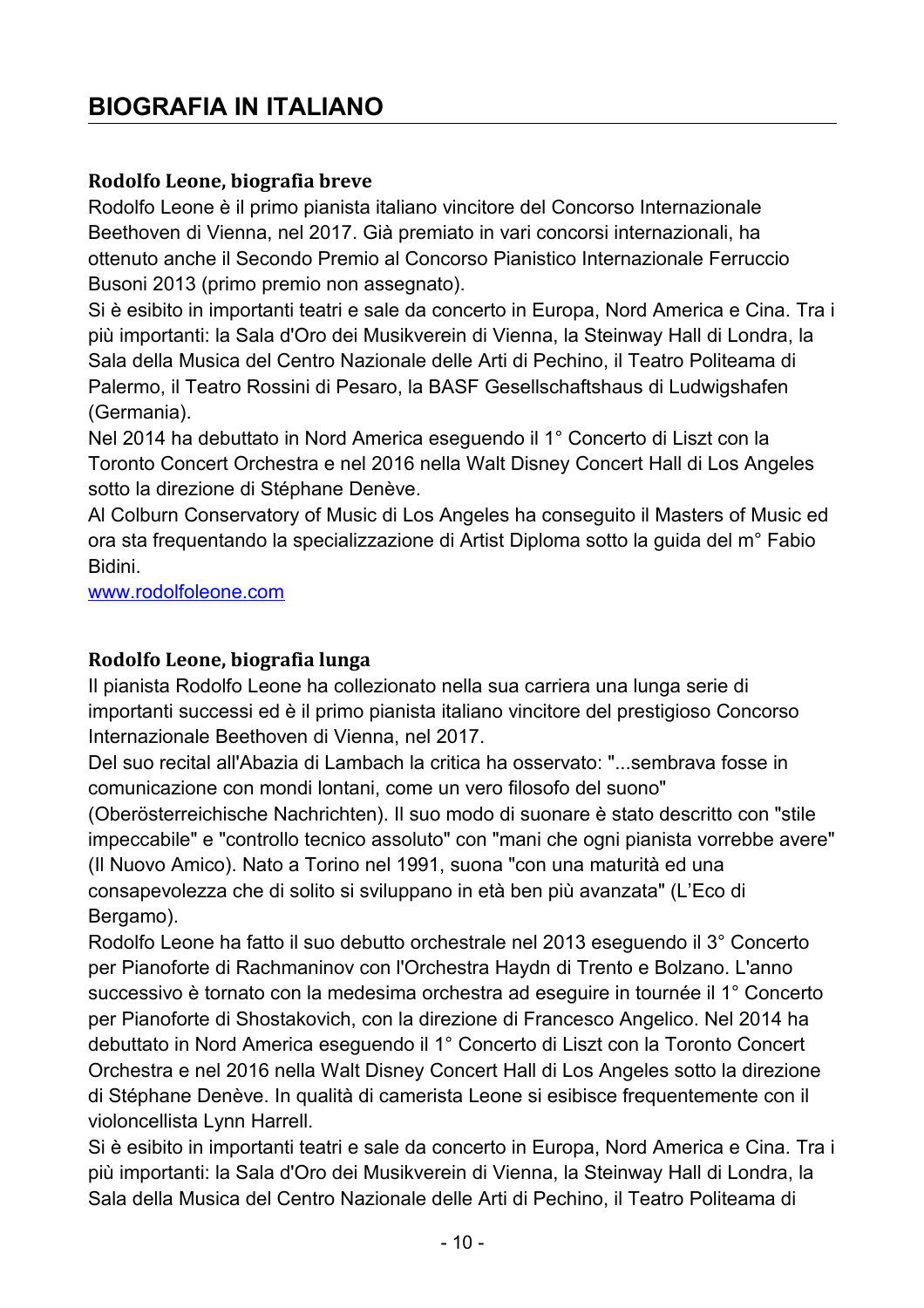Palermo, il Teatro Rossini di Pesaro, la BASF Gesellschaftshaus di Ludwigshafen (Germania). Le sue esecuzioni sono state trasmesse dal vivo da Vienna, dalla Radio Ö1; da Berlino, dalla Deutschlandradio Kultur e da Bolzano, dalla Radio RAI e da Rai TRE TV.

Premiato in molti concorsi nazionali ed internazionali, Rodolfo Leone ha ottenuto il più alto riconoscimento al Concorso Internazionale Busoni 2013 (primo premio non assegnato) ed il 2° premio al Concorso Internazionale di Toronto 2014.

Ha conseguito il Masters of Music al Colburn Conservatory of Music di Los Angeles, dove sta tutt'ora perfezionandosi sotto la guida del m° Fabio Bidini. Ha anche studiato presso l'Accademia Hanns Eisler di Berlino ed il Conservatorio "G. Rossini" di Pesaro. [www.rodolfoleone.com](http://www.rodolfoleone.com/)

Aggiornamento di Dicembre 2017.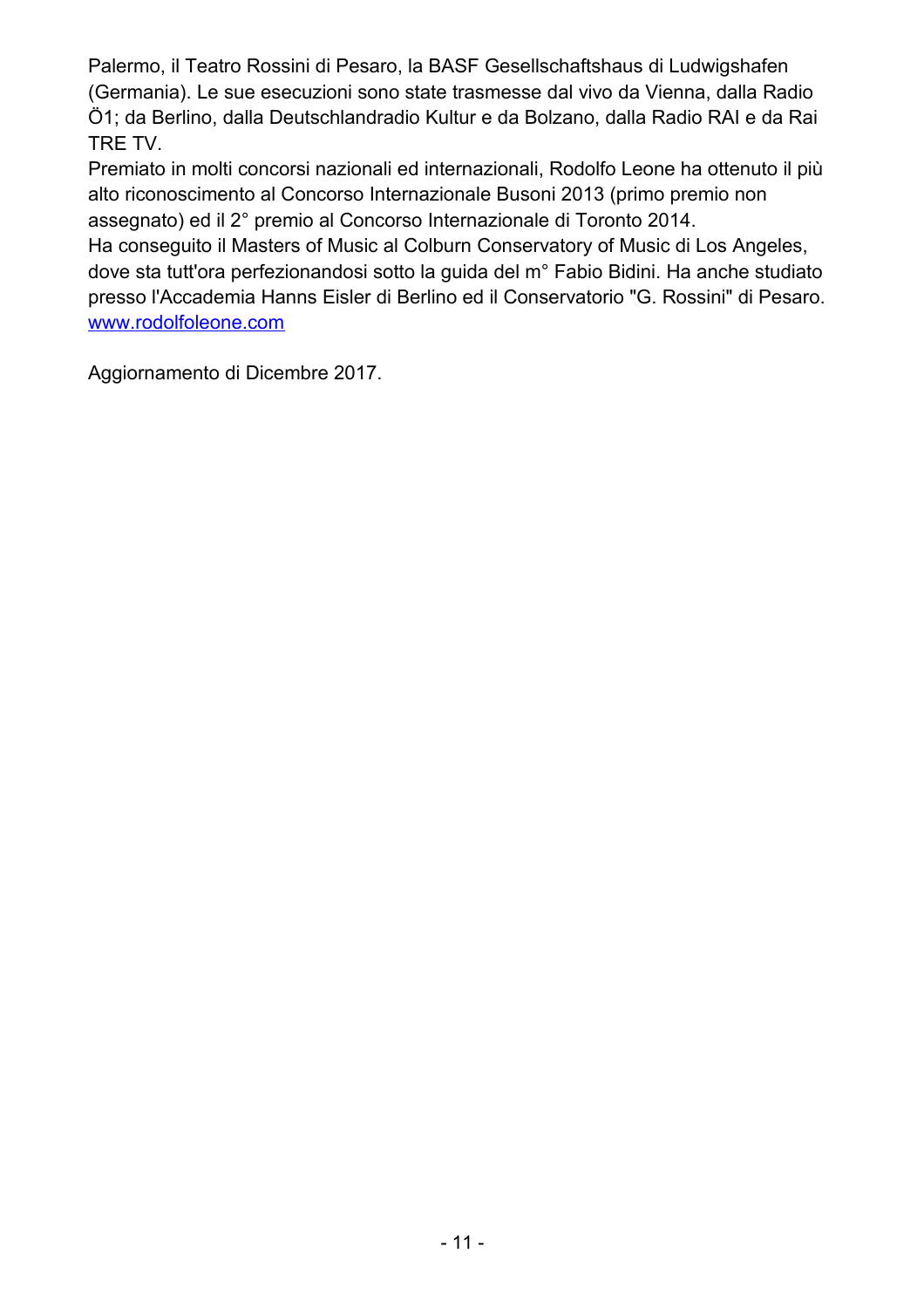## <span id="page-11-3"></span>**RASSEGNA STAMPA**

#### <span id="page-11-2"></span>**Stefano Fogliardi – "L'Adige", 30.08.2013**

L'italiano Rodolfo Leone nel suo emozionante concerto K488 di Mozart si è fatto apprezzare per la rara bellezza del respiro musicale in dialogo con l'orchestra, per la nobiltà e l'interesse quasi improvvisativo del fraseggio e per l'eleganza timbrica e il controllo polifonico.

#### <span id="page-11-1"></span>**Bernardino Zappa - "L'Eco di Bergamo", 12.02.2014**

Leone ha mostrato tutte le doti che ci si attende da un giovane rampante, fresco di una vittoria al Concorso Busoni (secondo premio, primo non assegnato), ma anche una maturità ed una consapevolezza che di solito si vedono almeno tre-quattro lustri più tardi. [..] La precisione di stile e colore, la convergenza vincente per definire atmosfere a tutto tondo sembra una sua specifica caratteristica: Leone non ha un autore prediletto, se mai predilige alcune opere scelte nel corso della storia musicale. Da parte sua ci aggiunge una perentoria convinzione che rende le sue prove autorevoli, maiuscole e avvincenti, senza ricorrere a particolari strategie di "retorica esecutiva", o a certi sotterfugi da palcoscenico. Leone non è certo un istrione, e all'arringa preferisce il convincimento piano, fatto di argomentazioni ferree e logiche.

Così le nervature vibranti, precise e affilate dell'Appassionata, non erano lontane dalle precisioni di atmosfere liquide e ipnotiche di Ravel, o dalla scintillante gaiezza giocosa di Scarlatti, e anche - in fuoriprogramma - a una plastica e sontuosa Polacca "Eroica" di Chopin.

#### <span id="page-11-0"></span>**Vesna Maria Brocca – "amadeusonline.net", 09.09.2013**

Leone si è dimostrato perciò in ultima analisi un interprete con tutte le carte in regola per dominare la scena internazionale, sapendo catturare l'attenzione del pubblico fin dalle prime battute per coinvolgerlo sempre più.

Registrazioni dal vivo sono disponibili sul sito:<https://www.rodolfoleone.com/music>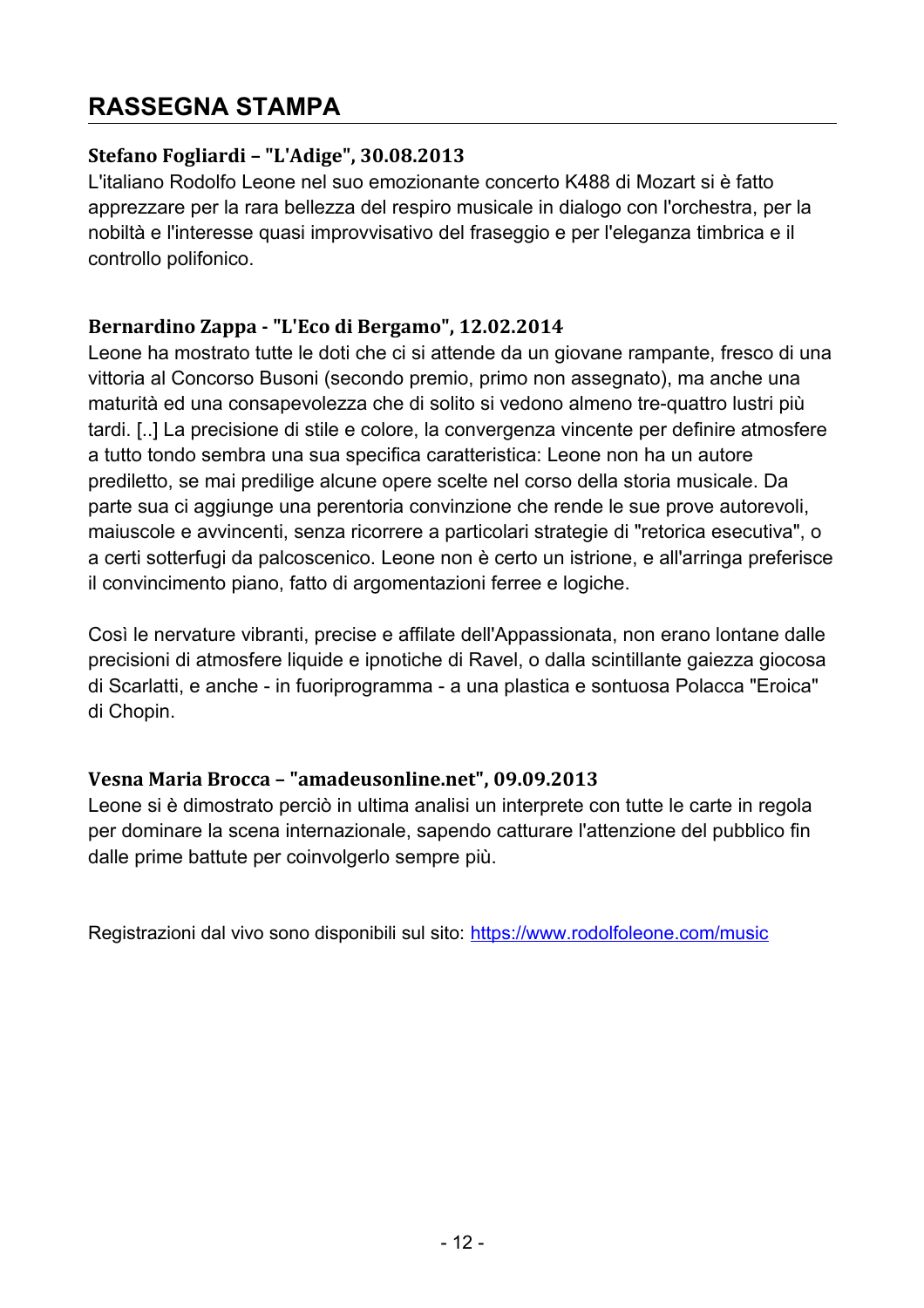## <span id="page-12-0"></span>**PHOTOS (attached)**

Look at the attached file window to select and copy the files you want.The attached file window is opened automatically when opening this file.

Verwenden Sie das Anhangsfenster, um Dateien Ihrer Wahl auszuwählen und zu kopieren. Das Anhangsfenster wurde automatisch mit diesem PDF geöffnet.

Utilizzate la finestra degli allegati per selezionare e copiare i file di vostro gradimento. La finestra degli allegati si è aperta automaticamente assieme a questo pdf.